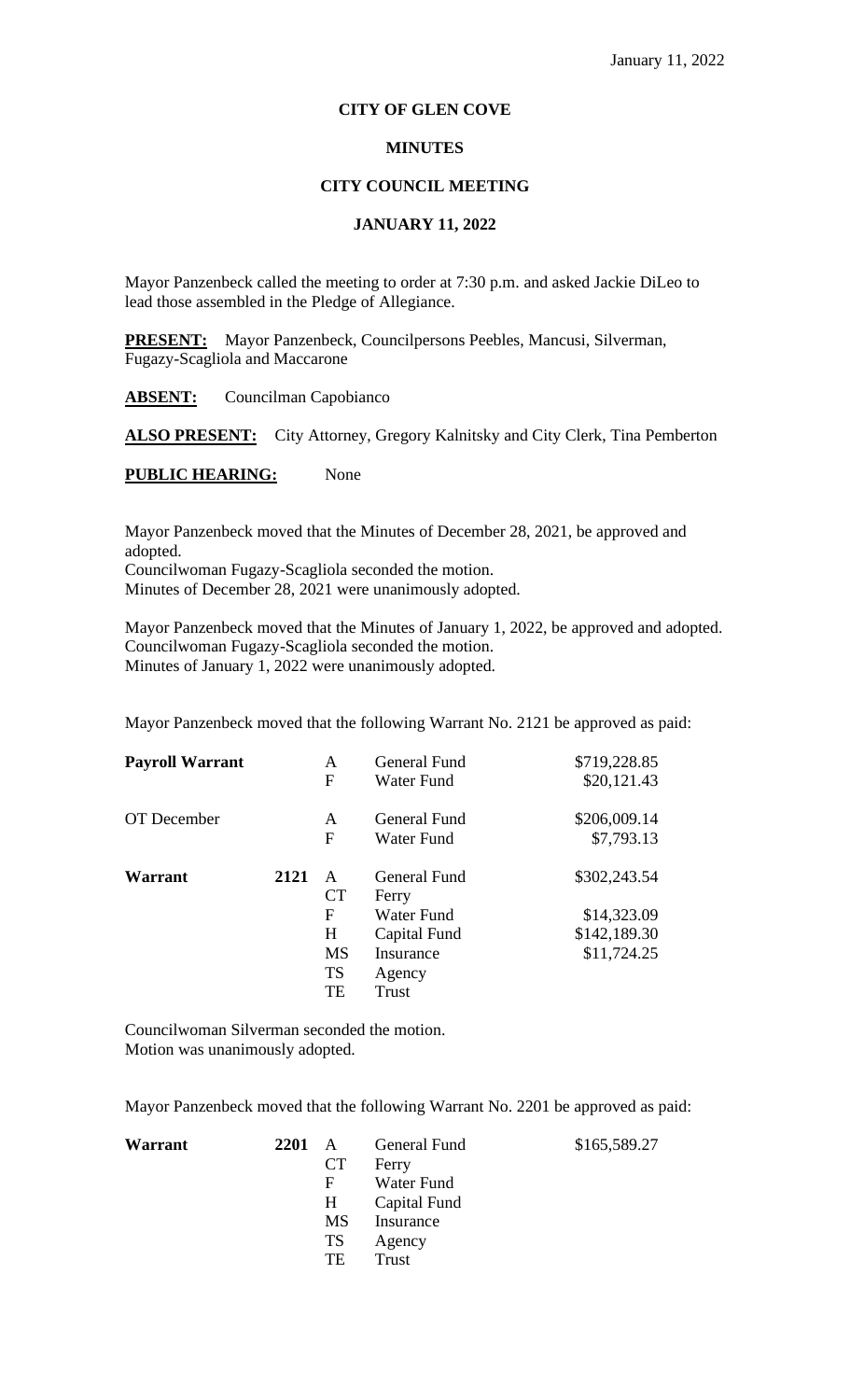| <b>Wire or SCH Payments for Period:</b> |             | 12/24/2021         | 1/7/2022       |
|-----------------------------------------|-------------|--------------------|----------------|
| <b>Date</b>                             | Vendor      | <b>Reason</b>      | Amount         |
| 1/3/2022                                | <b>DTC</b>  | Debt Service       | \$1,190,000.00 |
| 1/3/2022                                | <b>DTC</b>  | Debt Service       | \$135,655.63   |
| 1/5/2022                                | Capital One | CC Payment         | \$4,082.67     |
| /6/2022                                 | RID         | <b>BID</b> Payment | \$49,511.18    |

Councilwoman Silverman seconded the motion.

Voucher Number 115513 was adopted by a vote of five (5) ayes and one (1) abstention, with Councilwoman Silverman abstaining.

All remaining vouchers were unanimously adopted.

Mayor Panzenbeck stated:

"I move to add Resolution 6M to tonight's agenda."

Resolution 6M

**BE IT RESOLVED,** authorizing the Mayor to accept the proposal from and enter into an agreement with City Wide for the emergency repair and replacement of the Grease Trap in the kitchen of the Senior Center in the amount of \$4,239.15.

Budget Line: A7030-55420

Councilwoman Fugazy-Scagliola seconded the motion. Motion was unanimously adopted.

Mayor Panzenbeck offered Resolutions 6A, 6B, 6C, 6D, 6E, 6F, 6G, 6H, 6I, 6J, 6K, 6L and 6M, and moved for their adoption.

Resolution 6A

**BE IT RESOLVED,** that the City Council hereby authorizes the Mayor to accept the sum of \$402,642 as awarded by the County of Nassau Department of Human Services Office of the Aging, for the third year of our Title IIIB, Title IIIC-1 and Title IIIE of the Older Americans Act Programs for our Contract CQHS2000008 for the funding period of January 1, 2022 through December 31, 2022.

| Fund Line: A7030-43801<br>\$129,722 | Title III-B Transportation    |
|-------------------------------------|-------------------------------|
| Fund Line: A7030-43802<br>\$182,920 | Title III-C-1 Nutrition       |
| Fund Line: A7035-42351              | Title III-E Caregiver Support |

Resolution 6B

**BE IT RESOLVED,** that the City Council hereby authorizes the Mayor to accept the proposal of Westar Construction Group Inc., estimate Number 1285, for the emergency repair and replacement of water damaged sheet rock and the kitchen of the Adult Day Program at the Senior Center in the amount of \$47,884.

Fund Line: A8760-55955 Emergency Disaster Work IDA Damages \$47,884.00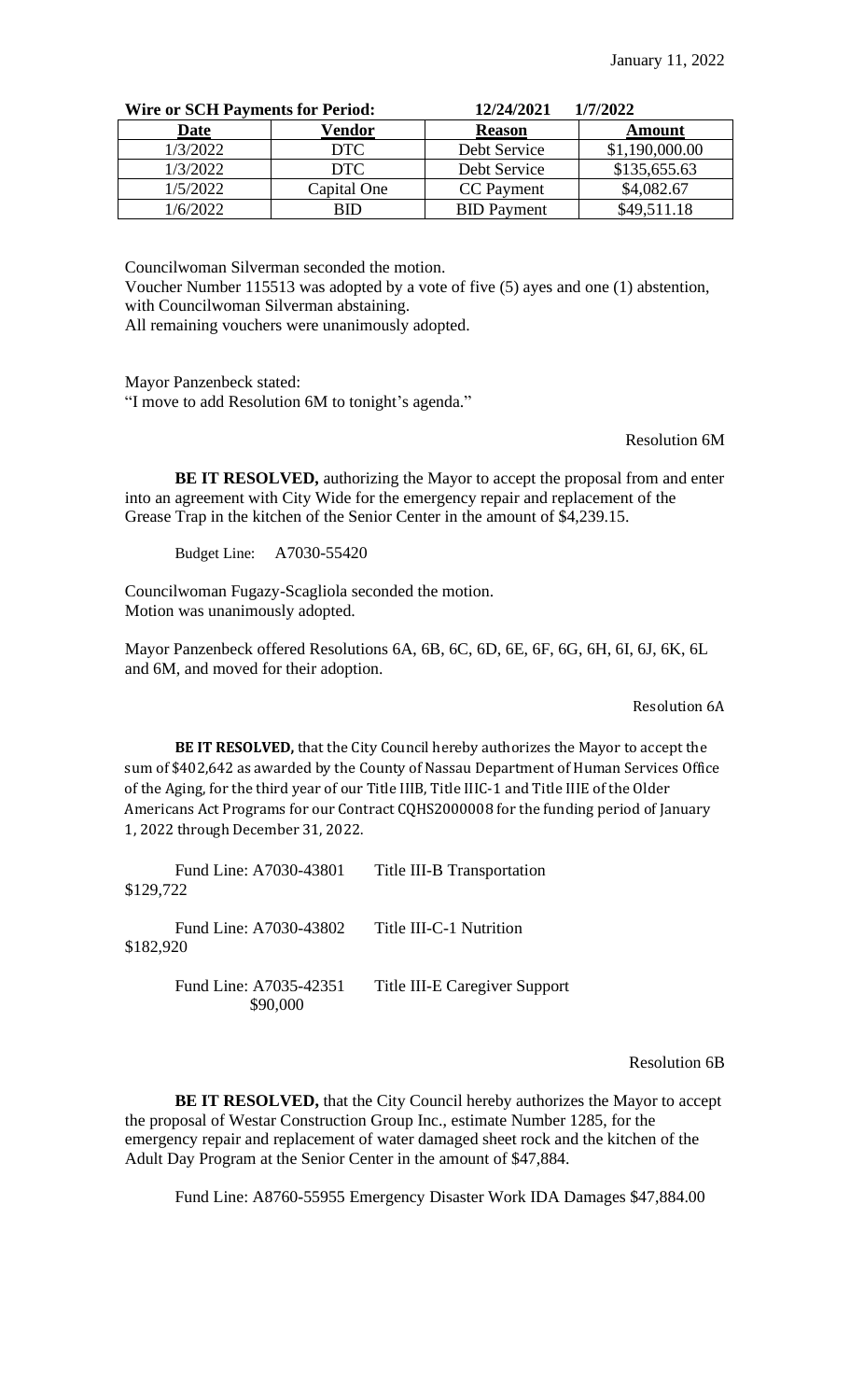**WHEREAS,** the Purchasing Agent was authorized to advertise for bids for On-Call Plumbing Services; and

**WHEREAS,** Maccarone Plumbing, 10 Sea Cliff Avenue, Glen Cove, NY 11542, submitted the sole responsible bid; and

**WHEREAS,** it is in the best interest of the City to accept such bid;

**NOW, THEREFORE, BE IT RESOLVED,** that the Purchasing Agent is hereby authorized to accept the bid of Maccarone Plumbing, 10 Sea Cliff Avenue, Glen Cove, NY 11542, in the amounts as per attached.

(See Attached)

## Resolution 6D

**BE IT RESOLVED,** that the City Council hereby authorizes the Mayor to bind a municipal liability insurance policy with U.S. Specialty Insurance Company for certain coverages including general liability, law enforcement, public officials, employment practices, auto liability and excess liability at a quarterly premium of \$55,859, effective January 13, 2022.

Budget Line: A1910-55950

Resolution 6E

**WHEREAS,** SAFE Inc. provides the City of Glen Cove with Employee Assistance Program services available to all employees and their families; and

**WHEREAS,** SAFE Inc. provides the Substance Abuse Professional for the City's Drug and Alcohol Testing Program;

**BE IT RESOLVED,** that the City Council hereby authorizes budgeted payment, in the amount of \$60,000, to SAFE Inc. to be released February 24, 2022.

Budget Line: A1210 – 55552

Resolution 6F

**BE IT RESOLVED,** that the City Council hereby authorizes the Mayor to enter into an agreement with Optimum Pest Control to provide exterminating services for the Glen Cove Youth Bureau, in the amount of \$140 per quarter (total annual \$560)

Budget Line: A7050-55438

Resolution 6G

BE IT RESOLVED, that the City Council hereby authorizes the Mayor to enter into an agreement with Consultant, Sherri Meagher, to perform as a Social Worker, for the Glen Cove Adult Day Program, effective January 1, 2022 through December 31, 2022, for a total of \$22,880.

Funding: A7035-55438 \$22,880.00 (2022 Nassau County Title III-E Reimbursement)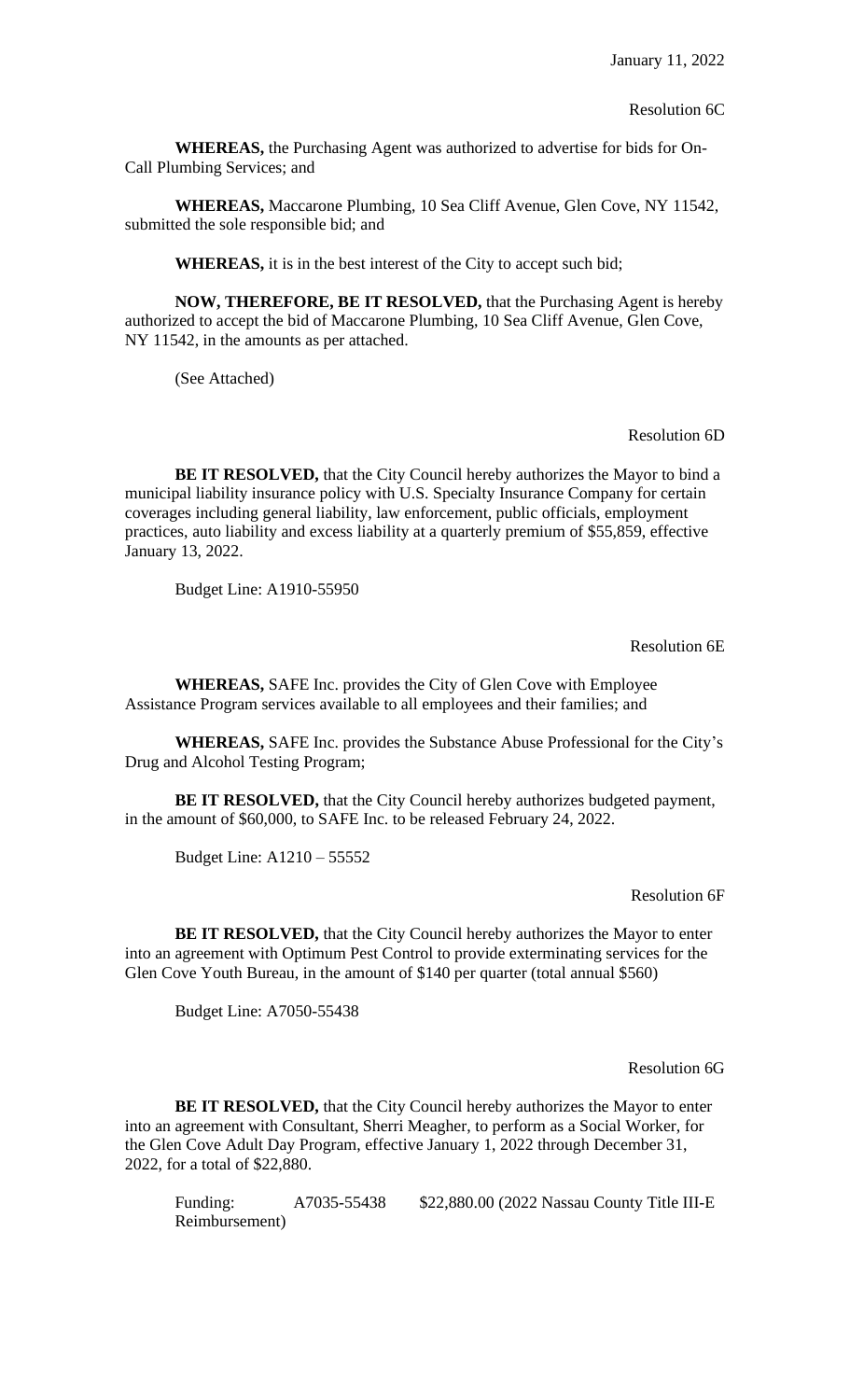#### Resolution 6H

**BE IT RESOLVED,** that the City Council hereby authorizes the Mayor to enter into an agreement with Consultant, Sherri Meagher, to perform as a Social Worker, for the Glen Cove Senior Center, effective January 1, 2022 through December 31, 2022, for a total of \$19,676.80.

Funding: A7030-55438 \$12,232.47 (CDA CDBG \$4,788.14 reimbursement, City portion \$7,444.33)

Funding: A7030-55439 \$7,444.33 (SAGE reimbursement)

Resolution 6I

**BE IT RESOLVED,** that the City Council hereby authorizes the Mayor to enter into an agreement with Consultant, Marilyn Mohsin, to perform as a Social Worker, for the Glen Cove Senior Center, effective January 1, 2022 through December 31, 2022, for a total of \$21,840.

Funding: A7030-55438 \$13,275.93 (CDA CDBG \$4,711.86 reimbursement, City portion \$8,564.07)

Funding: A7030-55439 \$8,564.07 (SAGE reimbursement)

Resolution 6J

**BE IT RESOLVED, that the City Council approve Budget Transfers and** Amendments as submitted and reviewed by the City Controller.

(See Attached)

Resolution 6K

**BE IT RESOLVED**, the Assessor is hereby directed to grant exemptions pursuant to subdivision 7, 7-a and 8 of section 459-c of the Real Property Tax Law, and subdivisions 5, 5-a, 5-b, 5-c, and 6 of section 467 of the Real Property Tax Law on the 2022 assessment roll to all property owners who received said exemption on the 2021 assessment roll, thereby dispensing with the need for renewal applications from such persons and further dispensing with the requirement for assessors to mail renewal applications to such persons:

**BE IT FURTHER RESOLVED** that the Assessor may, in his sole discretion, require a renewal application to be timely filed with his office if they have reason to believe that any such individual, who qualified for the aforementioned exemption on the 2021 assessment roll, may have since changed their primary residence, added another owner to the deed for the relevant property, transferred such property to a new owner or died. If the Assessor requires such renewal application be filed, they shall notify the owner of the subject property of such requirement by regular mail, and such notice shall contain instructions on how to file the renewal application. Said renewal application may be returned by mail or by making an appointment to drop same off at the Assessor's office, at 9 Glen Street, Glen Cove, New York 11542.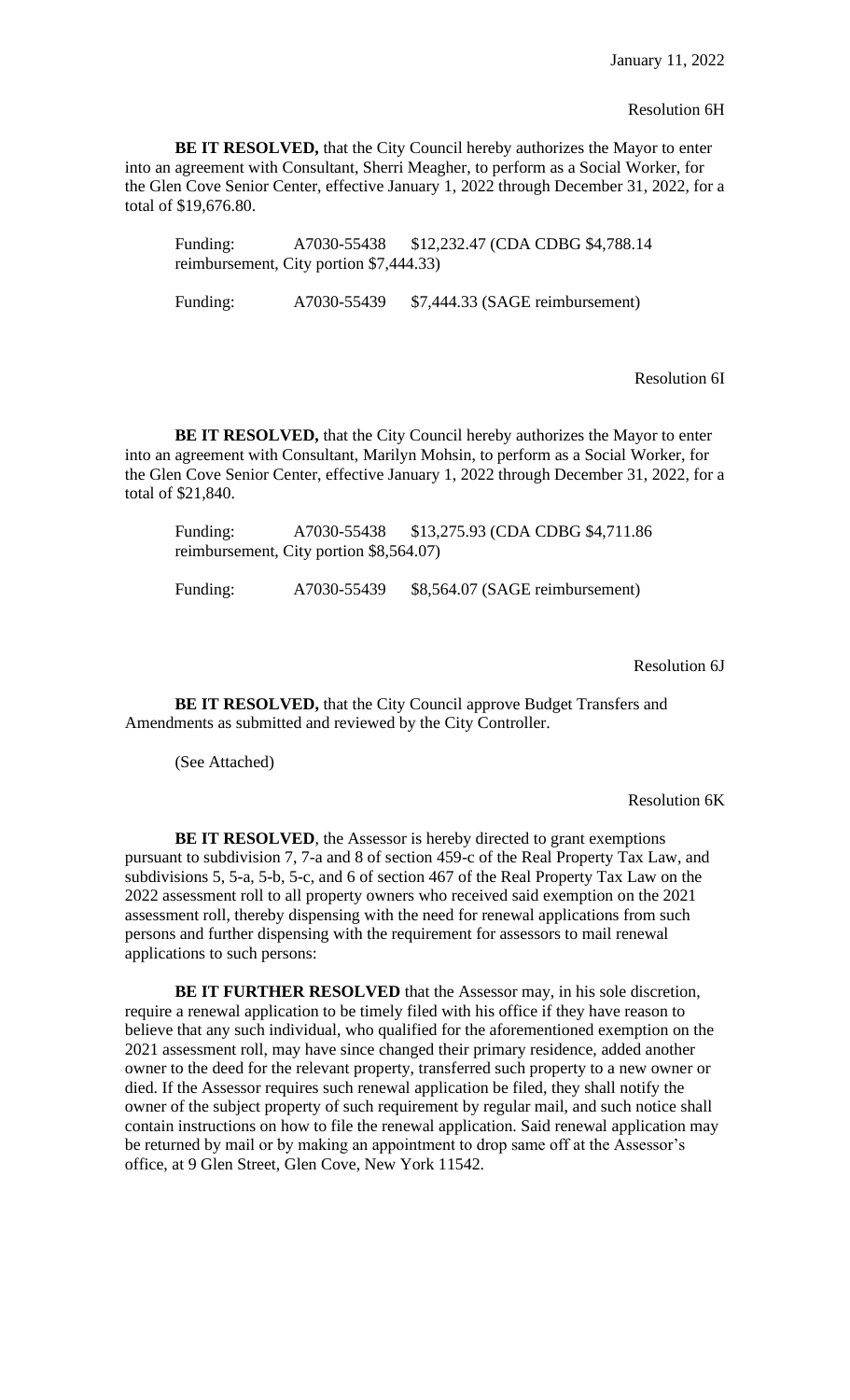### Resolution 6L

**BE IT RESOLVED,** that the City Council hereby authorizes the Mayor to enter into a facilities user agreement with Advanced Cardiovascular Diagnostics, PLLC, to hold a Covid-19 testing site at John Maccarone Memorial Stadium, with no charge to the community or the City.

Resolution 6M

**BE IT RESOLVED,** authorizing the Mayor to accept the proposal from and enter into an agreement with City Wide for the emergency repair and replacement of the Grease Trap in the kitchen of the Senior Center in the amount of \$4,239.15.

Budget Line: A7030-55420

Councilwoman Silverman seconded the motion. Resolution 6C was adopted by a vote of five (5) ayes and one (1) abstention, with Councilman Maccarone abstaining. Resolutions 6A, 6B, 6D, 6E, 6F, 6G, 6H, 6I, 6J, 6K, 6L and 6M, were unanimously adopted.

Mayor Panzenbeck offered Resolutions 7A, 7B and 7C, and moved for their adoption.

Resolution 7A

**BE IT RESOLVED,** that that the City Council hereby appoints Mary Pilla as part-time Recreation Leader at the Senior Center in the Adult Day Program at \$15.00 per hour effective January 12, 2022.

Budget Line: A7035-51120

Resolution 7B

**BE IT RESOLVED,** that the City Council hereby appoints Miranda Weiser as temporary part-time Finance employee, \$15.00 per hour, effective January 12, 2022, for a period not to exceed six weeks.

Budget Line: A1310-51120

Resolution 7C

**BE IT RESOLVED,** the City Council hereby appoints Brian Pemberton as City Marshal, with an annual salary of \$8,500, effective January 12, 2022

Budget Line: A1420-51101

Councilman Mancusi seconded the motion. Resolutions 7A, 7B and 7C were unanimously adopted.